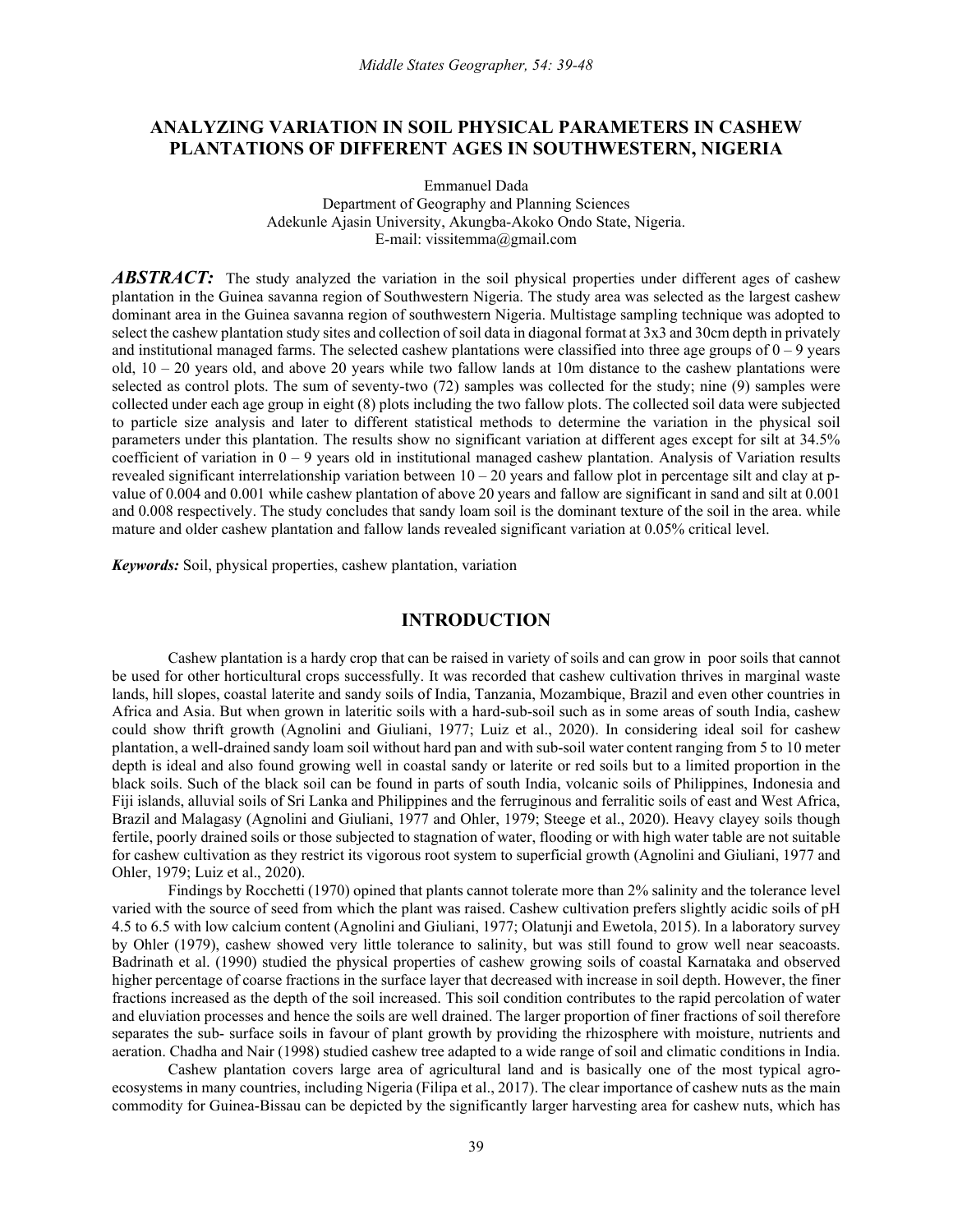occurred at the detriment of traditional food crops. Cashew production offers farmers the opportunity of obtaining a higher profitability when compared to cereal, since it allows farmers to reduce their production costs especially in terms of labour inputs (Catarino, Menezes and Sardinha, 2015). Cashew plantations are practiced within semi-natural or savanna woodlands after which the native vegetation is burned for both clarity and for the enhancement of soil fertility (Catarino et al., 2016; Gaurav et al., 2021). Cashew cultivation exists within two cropping systems of ―Ponteiro‖ which is commercially-oriented cropping system. It harbors a great heterogeneity in terms of size and care dispensed to the plantation; and second is —peasantryl which represents the backbone of the African rural economy, comprising small-scale farming for household subsistence and product sale (Ollenburge et al., 2016). The first three or four years of this plantation establishment, cashew cultivation can be maintained under an intercropping system with food crops such as rain fed rice, millet, sorghum, maize or groundnuts, as viable means for smallholder incomes (Filipa et al., 2017). Ensuring the ownership of fallow land by having a cashew plantation can, therefore, be more important than production (Ollenburge et al., 2016). The relatively limited productivity per hectare has been essentially attributed to constraints in the improvement of cashew varieties through conventional breeding, for which there is still a limited understanding concerning vegetative propagation methods and other factors such as pruning and fertilization (Dendena and Corsi, 2014; Paul et al., 2021).

The main objective of this study is to examine the impact of cashew cultivation on variation in the soil physical properties considering different ages of this plantation and uncultivated fallow land in the guinea savanna vegetation zone of southwestern, Nigeria.

# **THE STUDY AREA**

#### **Geographical Location**

The study area, Ogbomoso in Oyo state, Southwest Nigeria is the largest producer of cashew nuts in the region (Olatunji and Ewetola, 2015), and an agricultural agrarian community, probably because of its location around the rainforest-savanna transition zone and climate that supports tree cropping (Adeigbe et al., 2015). The area is also characterized by a vast area of land where cashew trees exist at comparable ages and different ownership systems exists – important conditions that made the study area preferred for this study. It is geographically located between latitudes 80 00<sup>'</sup>N and 80 15<sup>'</sup>N of the equator and longitudes 40 10'E and 40 20'E of Greenwich Meridian (Figure 1).



Figure 1. Map of Ogbomoso inset Oyo State and Nigeria.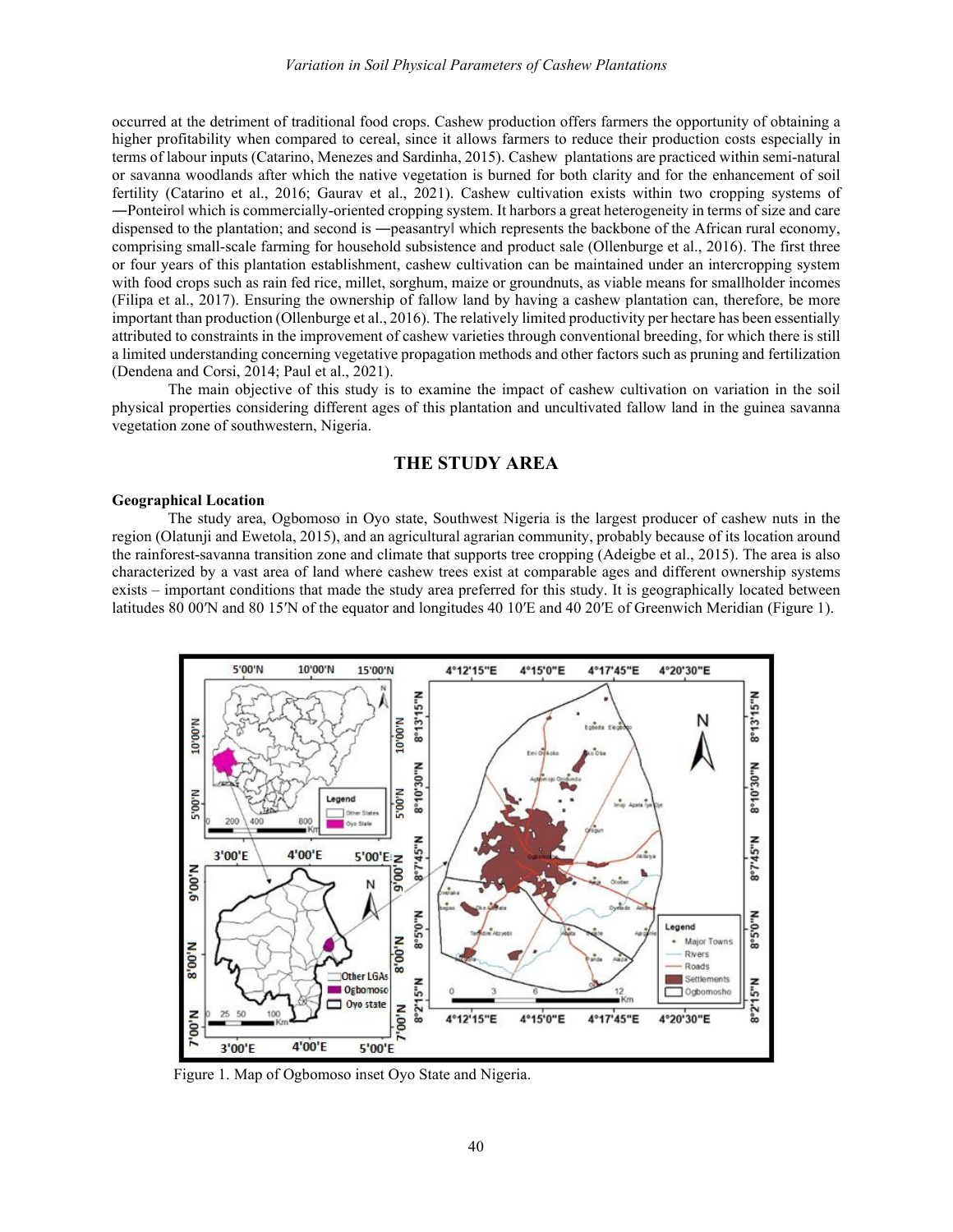## **Physical Characteristics (Climate, Geology and Topography)**

The study area exhibits a tropical climate considered to be Aw based on Koppen –Greiger classification. It has an average annual temperature of 26.1oC and average annual rainfall of 1217 mm with relative humidity varied between 36.5 to 85.1%. The settlement has two major distinct seasons of wet and dry, the wet season starts in April and ends in October while the dry season commences in November and ends in March. The mean monthly temperatures are highest at the end of Harmattan averaging at 35oC (Olatunji and Ewetola, 2015).

Ogbomoso lies on the basement complex of Southwestern Nigeria. It is composed of rocks found within the first group of classification as explained by Rahaman (1976). The rocks found in this town are relatively simple; hence, the structural elements indicate more complex events that occurred in the Archean to lower Proterozoic (Afolabi, Kolawole and Abimbola, 2013). The study area is located on the altitude ranges from 150 m to 600 m above sea level. The slopes vary between vertical inselberg flanks to the flat terrain with the mean gradient of about 4% (Rahaman et al, 1970).

#### **Vegetation and Soil**

Ogbomoso falls within the southern Guinea Savanna of Western Nigeria. The vegetation is made up of mixture of tall grasses and woody species. The most common savanna trees in this vegetation zone include Daniella oliveri, Lophira alata, Terminalia glaucescens, Adansonia digitata, Afzelia doliana, Vitex grandifolia, and Anogeissus leiocarpus. These species are distinguished by their drought and fire tolerance characteristics which ensure their survival in the savanna environment. The savanna is opened in many areas, but in sparsely populated locations patches of woodlands are found in which not all trees are fire-tolerant species (Richards, 1981). The vegetation of the study area is made up of typical tall grasses and short scattered woody species (shrubs and trees). In the savanna, plants have to adapt to the climatic situation of long dry seasons and short rainy season. The trees are deciduous in nature and are observed to shed their leaves during the dry season to prevent excessive loss of water through transpiration. The woody species in the savanna like Baobabs and bottle trees have long root to search for groundwater or develop broad trunks and tick back to survive in dry season (Adeleke et al., 1981). The traditional agricultural crops raised in Ogbomoso include yam, cassava, maize and sorghum while while cashew plantations dominate its tree or cash crop (Olatunji and Ewetola, 2015).

The soil of the study area is derived from the basement complex rocks (Smyth and Montgomery, 1962). The FAO-UNESCO soil map of the world reveals that Luvisols dominates this area covering about 70% of the entire surface. Among the other notable soils in the area are Arenosols, Fluvisols, Lithosols, Cambisols, and Nitosols. Most of these soils change in texture with depth. They have sandy topsoil over subsoil with clay contents (Murdoch, 1976). The savanna soils have common features of iron and quartz concentrations and are the most important soil groups in Nigeria suitable for cash and food crops production (Areola, 1978). In the savanna, the soil nutrients are low because of high proportion of Kaoline and much of these nutrients are lost with incessant annual bush burning common within this zone (Areola, 1978).

## **METHODS**

#### **Characteristics of Selected Cashew Plantations**

Soil samples and vegetation characteristics of cashew trees at different ages were collected from two purposively selected cashew plantations in the study area, each as representative of institutional managed and subsistence individual managed plantations. The Ladoke Akintola University of Technology Cashew Farms (henceforth refers to as LAUTECH Farms in this study) in Ogbomoso North Local Government and Abede Cashew Farms (henceforth refers to as Abede Farms) in Ogbomoso South Local Government were purposively selected, to represent institution and subsistence individual management respectively (Figure 2). The two plantations have been selected for the study due to access to its location and record of its management history.

#### **Determination of Sample Locations**

The study adopted multistage sampling method. Purposive and systematic sampling procedures were used to determine the locations from which soil samples. First, each of the selected plantations is stratified into three farm sections based on the ages of the cashew trees (0- 9 years, 10-20 years and above 20 years), and one fallow land of above 15 years old was selected within the farther distance, about 10 m away from each plantation as a control. The control field was sited perpendicular to the plantation as advised by Williams and Lambert (1959). Second, three plots of 100m by 50m dimension each was systematically delineated (diagonally across the farm section- such that the two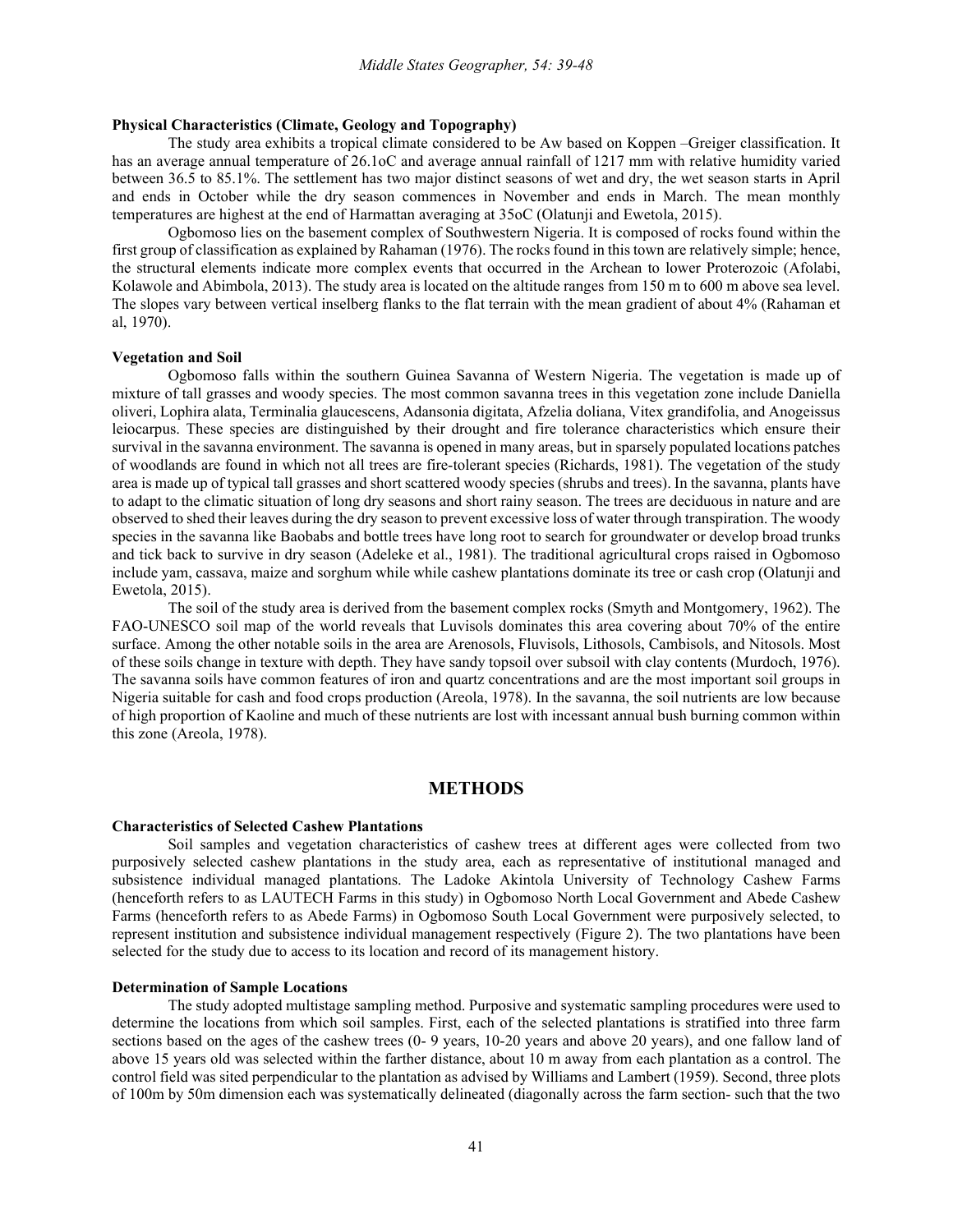extremes and the middle are represented) for representativeness. Also, another 100m by 50m plot is delineated from the control plot, making a total of eight (8) plots, six (6) in the cashew farms and two (2) in the fallow farms at both LAUTECH Farms and Abede farms. Consequently, a total of seventy-two (72) samples locations were configured for the study area. Locational information (northing and easting of each of the sample location was captured using a handheld Global Positioning System (GPS) (Garmin eTrex-10 version). The description for soil sample collection standard (3x3 x 30 cm) depth was done following the FAO guidelines (FAO, 2006) and USDA guideline (USDA, 2006). The depth of 30cm was used in the study because the roots of plants are usually concentrated in the top 30cm of the profile (Holmes and Rice, 1996) (Figure 3).



Figure 2. Map of Ogbomoso showing cashew plantation locations.



Figure 3. A structural description of the soil sampling points.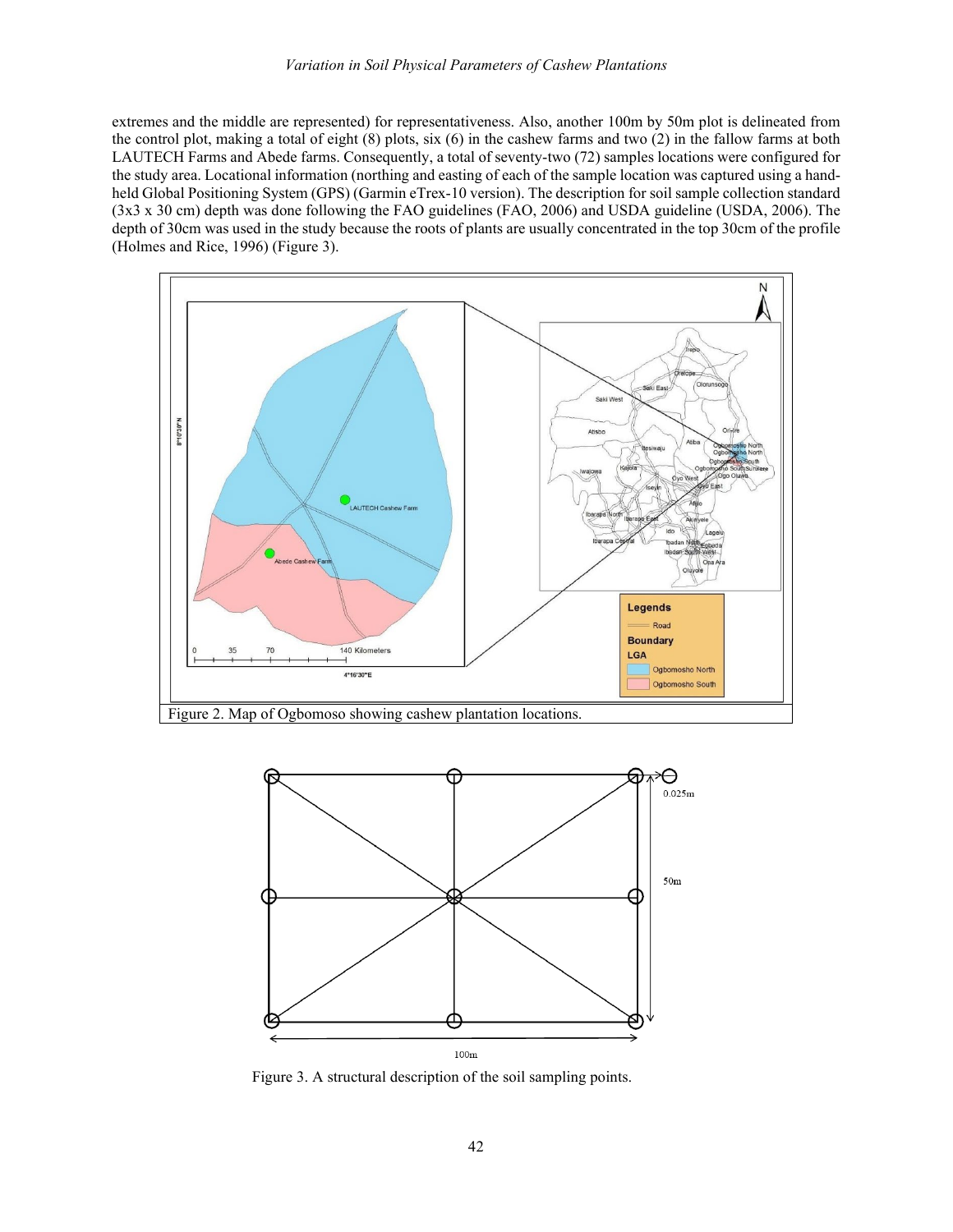#### **Soil Sample Collection**

Two sets of soil samples were obtained from each sample location. First, a cylindrical core sampler was used to obtain soil samples for determination of bulk density as described by Don et al., 2011. (Figure 4). According to Throop et al. (2012) the cylindrical core sampler is usually a 3-inch diameter ring constructed with metal. The cylindrical core sampler used in this study was 3-inch diameter ring as described by (Davidson and Ackerman, 1993). Once obtained, the soil samples were kept in a well-labeled black polyethylene bag for onward transfer to the soil laboratory at Sustainable Laboratory Service Limited, Akure where it was analyzed. The soil texture analysis was carried out using hydrometer method by Bouyoucus (1951). The soil sample was crushed to finer than 2 mm, the process was later combined with sedimentation principle referred to as "Stoke's Law". The materials used in addition to soil samples include hydrogen peroxide, sodium hexametaphosphate, 1000 ml graduated cylinders, amyl alcohol, watch glasses and hydrometer. This method has been the popular and reliable method employed by geographers, geologists and engineers (Areola and Faniran, 1978).

In addition, another set of soil samples were obtained using soil sampler. The soil samples were also collected round each sample location at 30 cm soil depth (since the roots of plants are usually concentrated in the top 30 cm of the profile; Holmes and Rice, 1996) area from where the corer was used.



Figure 4. the core samplers used in this study and a part of the procedure for sample collection.

## **Results and Discussions**

Two major physical properties that are vital for the suitability of soil for cashew cultivation considered in this research comprises of particle size distribution and bulk density in which variation occurred at different proportions under cashew plantations of different ages and two considered management system.

### **Particle Size Distribution**

Results show that particle size distribution of the soil mainly consist of sandy loam soil under different management systems, and their fallow lands. The subsistence individual managed cashew plantation consisted of 68.5% sandy loam soil at 3.27 Standard Deviation (S.D) under cashew plantation and 63.3% sandy loam soil at 3.39 S.D. for its fallow land. Clay soil contained 18.5% at 3.3 S.D. under cashew plantation with the minimum and maximum range from 12.2 – 26.6%, while its fallow land soil contained 19.7% at 3.7 S.D. with 13.0% silt at 3.3 S.D. for cashew plantation and 13.6% at 3.7 S.D. in the fallow land soil. However, in the institutionally managed cashew plantations, particle size distribution revealed 58.8% sandy loam soil at 4.27 S.D., 26.4% clay at 4.3 S.D. and 14.7% silt soil at 4.4 S.D. while its fallow land contained 64.0% sandy loam soil at 5.58 S.D., 17.2% clay and 18.8% silt soil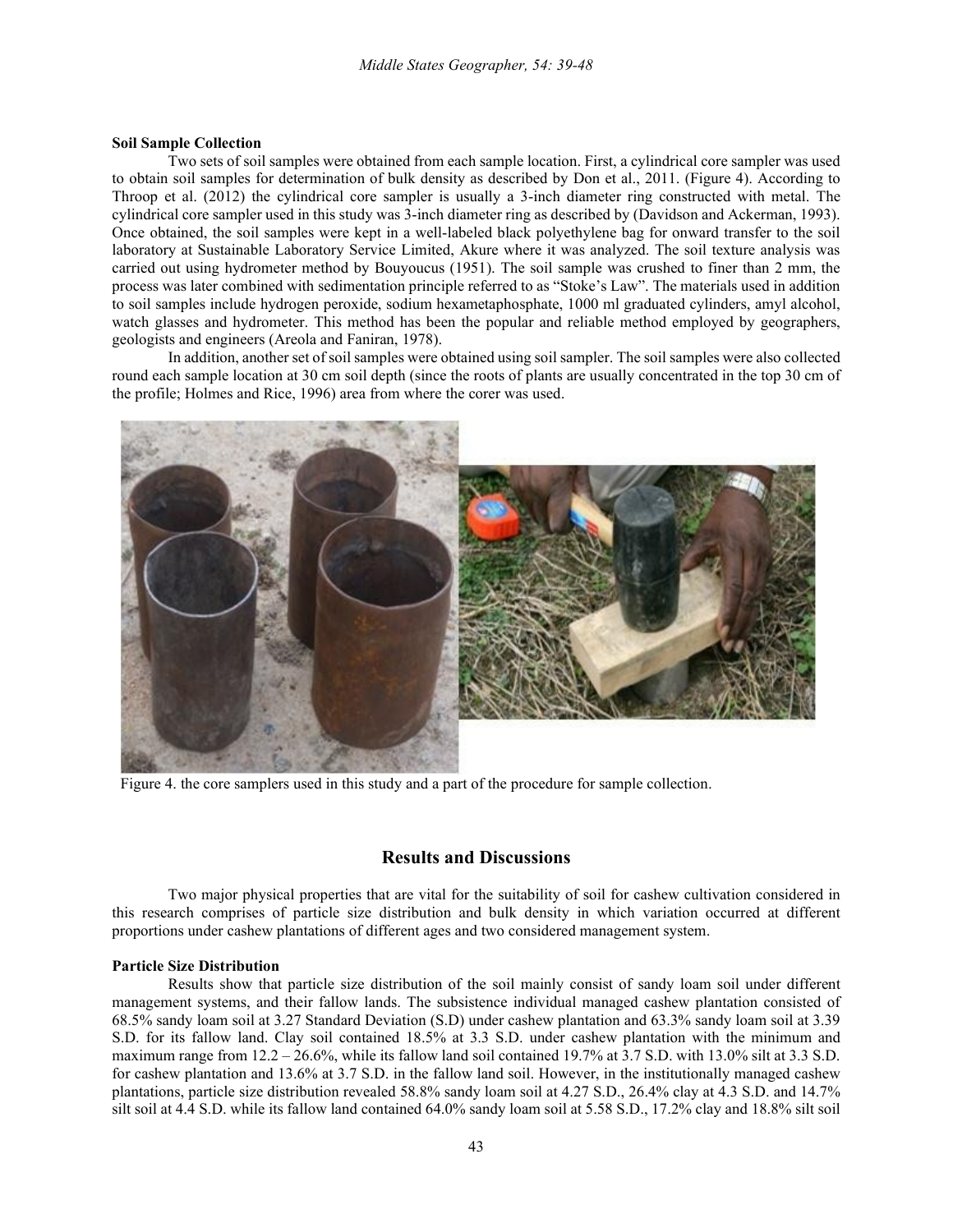at 2.1 and 6.1 S.D. respectively (Table 1 and Figure 5). It can be deducted from the analysis that the soil particle size in the study area majorly consist of sandy loam soil which is the type of soil mostly suitable for cashew cultivation. This prompted the farmers and different organizations to invest heavily on cashew cultivation in this region. This shows similarity to the research results from Widiatmaka et al., (2014); Olatunji and Ewetola (2015) and Aikpokpodion (2009) all of which established that sandy loam soil of greater than 40% with lesser proportion of clay and silt is very suitable soil for cashew cultivation.

Analysis of variation in soil particle size distribution of cashew plantation of different ages revealed marginal variation in certain ages while some show significant variation determined by standard variation and coefficient of variation. Previous studies on soil properties established that soil is sufficiently homogeneous if the coefficient of variation of particular attribute examined does not more than 33% from the mean (C.V.  $\leq$  33%). This again was supported by Areola's (1987) research on land facet, Gbadegesin's (1989) findings on land use type and properties and Oriola (1999) on land facet of Southwest Savanna. The result from the subsistence individual cashew plantations ranges from 5.0% coefficient of variation from sand soil of cashew plantations of  $0 - 9$  years old to 20.3% variation from silt soil of above 20 years old cashew plantations (Table 2). This means that soil particles distribution under this management system of cashew plantations of different ages are homogeneous because coefficient of variation (C.V) values of sand, clay and silt across the three age groups are less than 33%. However, particle size distribution from institutional managed cashew plantation of different ages shows significant variation in %silt soil of cashew plantation of  $0 - 9$  years with the coefficient of variation value of 34.5% while others cashew plantations age groups and soil types were homogeneous with their coefficient of variation values less than 33%. The relative homogeneity in the soil particle size distribution in Ogbomoso could be part of the reasons for wide cultivation of cashew in the study area without fertilizer application.

|           |                          | <b>Subsistence Individual Managed</b> | <b>Institutional Managed</b> |                    |  |
|-----------|--------------------------|---------------------------------------|------------------------------|--------------------|--|
| Parameter | <b>Cashew Plantation</b> | <b>Fallow Land</b>                    | <b>Cashew Plantation</b>     | <b>Fallow Land</b> |  |
| $%$ Sand  | $68.5 \pm 3.27$          | $63.3 \pm 3.39$                       | $58.8 \pm 4.27$              | $64.0 \pm 5.58$    |  |
|           | $(63.8 - 75.4)$          | $(58.7 - 68.6)$                       | $(50.4 - 65.0)$              | $(55.1 - 72.9)$    |  |
| $%$ Clay  | $18.5 \pm 3.3$           | $19.7 \pm 3.7$                        | $26.4 \pm 4.3$               | $17.2 \pm 2.1$     |  |
|           | $(12.2 - 26.6)$          | $(18.3 - 25.7)$                       | $(18.6 - 34.6)$              | $(14.2 - 20.2)$    |  |
| $%$ Silt  | $13.0 \pm 3.3$           | $13.6 \pm 3.7$                        | $14.7 \pm 4.4$               | $18.8 \pm 6.1$     |  |
|           | $(12.2 - 26.6)$          | $(6.5 - 18.4)$                        | $(5.4 - 24.4)$               | $(11.3 - 28.3)$    |  |
| Bd        | $1.2 \pm 0.2$            | $1.1 \pm 0.2$                         | $1.3 \pm 0.2$                | $1.2 \pm 0.2$      |  |
|           | $(0.9 - 1.5)$            | $(0.9 - 1.3)$                         | $(0.9 - 1.7)$                | $(0.8 - 1.5)$      |  |

Table 1: Summary of Soil Physical Properties of Cashew Plantations and Fallow Land

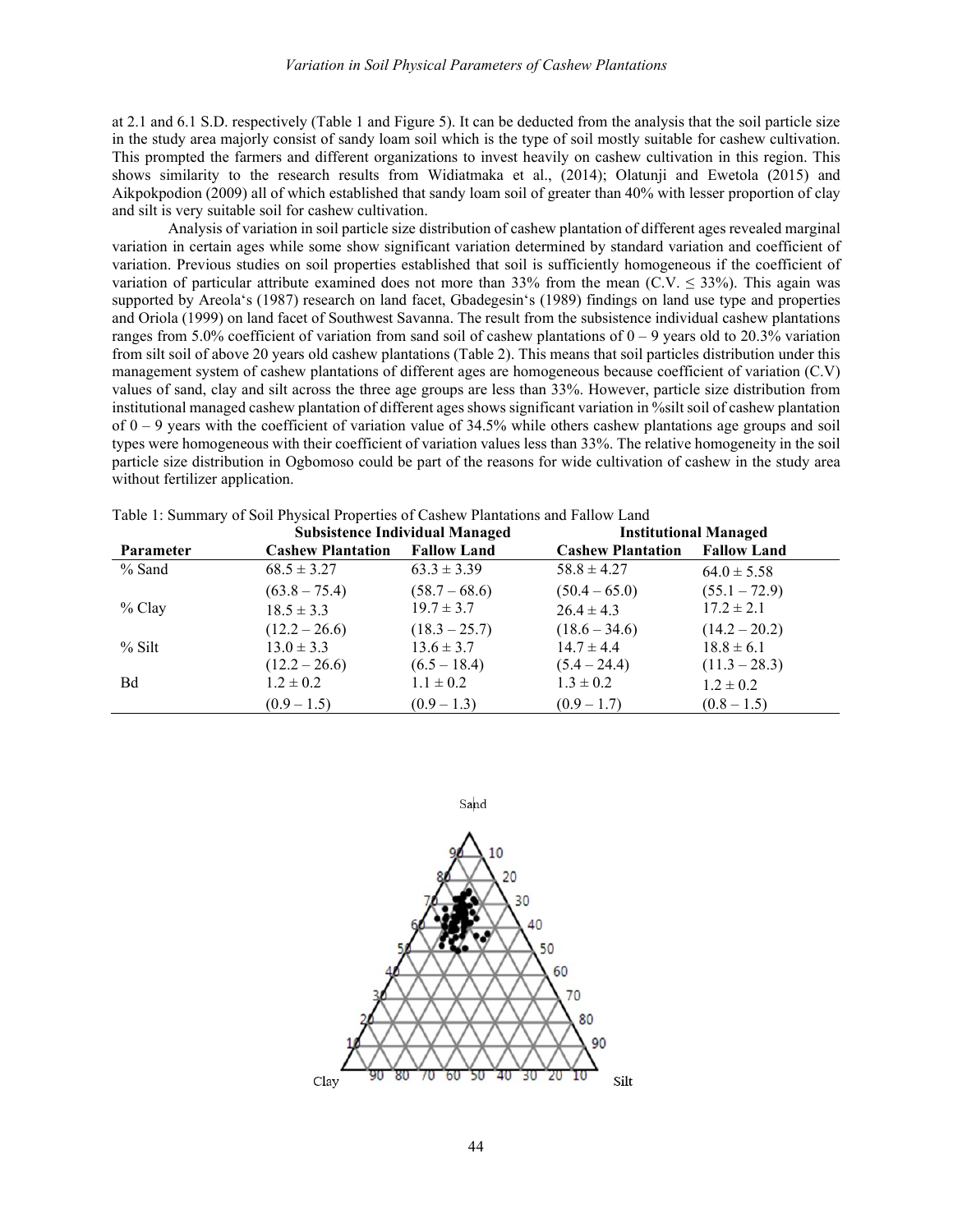Figure 5. Soil particle size distribution triangle of the study area.

#### **Bulk Density**

Bulk density refers to the measure of degree of soil compaction. It is the measure of ratio of the soil weight compared to its volume expressed in grams per cubic centimetre. Result of soil bulk density analysis in this research revealed slight variation in the degree of soil compaction under different ages and management systems as well as comparison with fallow land determined with mean, standard deviation and coefficient of variation. The bulk density in this research ranged between 0.82g/cm3and 1.67 g/cm3. From subsistence individual managed farms, bulk density result reflected mean values ranges from 1.33 g/cm3 for  $0 - 9$  years cashew plantation, 1.16 g/cm3 for  $10 - 20$  years and 1.22 g/cm3 for cashew plantation of above 20 years old while the coefficient of variation result varies from 10.5% for  $0 - 9$  years old plantation to 13.9% for above 20 years old cashew plantation which implies insignificant variation (i.e. C.V. proportion in all ages are less than less than 34% which is the significant level). In the same vein, the bulk density variation was also marginal when comparing cashew plantations to fallow land with the mean value of 1.2 g/cm3 for cashew plantations and 1.1 g/cm3 for fallow land.

In the case of institutionally managed plantations, the bulk density mean values under different ages of cashew plantations consist of 1.20 g/cm3 for cashew plantation of  $0 - 9$  years, 1.48 g/cm3 for  $10 - 20$  years and 1.27 g/cm3 for cashew plantation of above 20 years old. While its coefficient ranges from 8.80% for plantation of  $10 - 20$ years to  $31.3\%$  for  $0 - 9$  years old cashew plantations. The comparison of cashew plantations with fallow land in the institutionally managed farm revealed very close outcome of mean value of 1.3 g/cm3 for cashew plantations and 1.2 g/cm3 for fallow land respectively (Table 2). However, the result indicated that the soil in the area is homogeneous with low level of soil compaction.

| <b>Properties</b>                                 | $0 - 9$ Years |      |         | $10-20$ Years |      | <b>Above 20 Years</b> |      |      |      |
|---------------------------------------------------|---------------|------|---------|---------------|------|-----------------------|------|------|------|
|                                                   | Mean          | S.D  | C.V     | Mean          | S.D  | C.V                   | Mean | S.D  | C.V  |
| <b>Institutional Managed</b>                      |               |      |         |               |      |                       |      |      |      |
| $%$ Sand                                          | 61.1          | 2.6  | 4.3     | 57.3          | 4.4  | 7.7                   | 58.1 | 4.7  | 8.1  |
| $%$ Clay                                          | 27.0          | 2.3  | 8.5     | 28.5          | 4.3  | 15.1                  | 23.8 | 4.7  | 19.7 |
| % Silt                                            | 11.9          | 4.1  | $34.5*$ | 14.2          | 3.6  | 25.4                  | 18.1 | 3.2  | 17.7 |
| <b>Bulk Density</b>                               | 1.28          | 0.40 | 31.3    | 1.48          | 0.13 | 8.8                   | 1.27 | 0.18 | 14.2 |
| <b>Subsistence Individual Managed Plantations</b> |               |      |         |               |      |                       |      |      |      |
| $%$ Sand                                          | 68.1          | 3.4  | 5.0     | 68.3          | 3.7  | 5.4                   | 69.1 | 2.9  | 4.2  |
| $\%$ Clay                                         | 18.8          | 2.4  | 12.8    | 17.7          | 4.2  | 24.6                  | 19.1 | 3.5  | 18.3 |
| %Silt                                             | 13.1          | 1.9  | 14.5    | 14.0          | 1.6  | 11.4                  | 11.8 | 2.4  | 20.3 |
| BD                                                | 1.33          | 0.14 | 10.5    | 1.16          | 0.17 | 14.7                  | 1.22 | 0.17 | 13.9 |

Table 2. Mean, Standard Deviation and Coefficient of Variation of Institutional Managed and Subsistence Individual Managed Plantations

\* Significantly vary  $(C.V. \leq 33\%)$ .

## **Variation of Soil Properties between Different Ages of Cashew Plantations and Fallow of Subsistence Managed Farms**

Result from Table 3 shows the analysis of variation extent between different ages of cashew plantations and fallow land with analysis of variance (ANOVA) inferential statistics. The analysis revealed that the overall ANOVA result varied from 1.325 as minimum recorded in silt to 5.403 as maximum overall ANOVA result recorded sand. The inter ages variation in the soil properties between cashew plantations of  $0 - 9$  years and  $10 - 20$  years;  $0 - 9$  years and above 20 years old cashew plantations show no significant variation at 0.05 critical level. Inter-age soil properties variation between cashew plantation of ages  $10 - 20$  years old and  $> 20$  years plantations revealed no significant variation while soil of cashew plantations of  $10 - 20$  years old and fallow land show significant variation in sand at pvalues of 0.004 and clay at 0.001 respectively. In the situation of inter-relationship between cashew plantation of > 20 years and fallow land, the result revealed significant variation in sand at p-value 0.001. It is noted from the ANOVA cashew plantation inter-ages and fallow land that physical properties of soil revealed significant variation.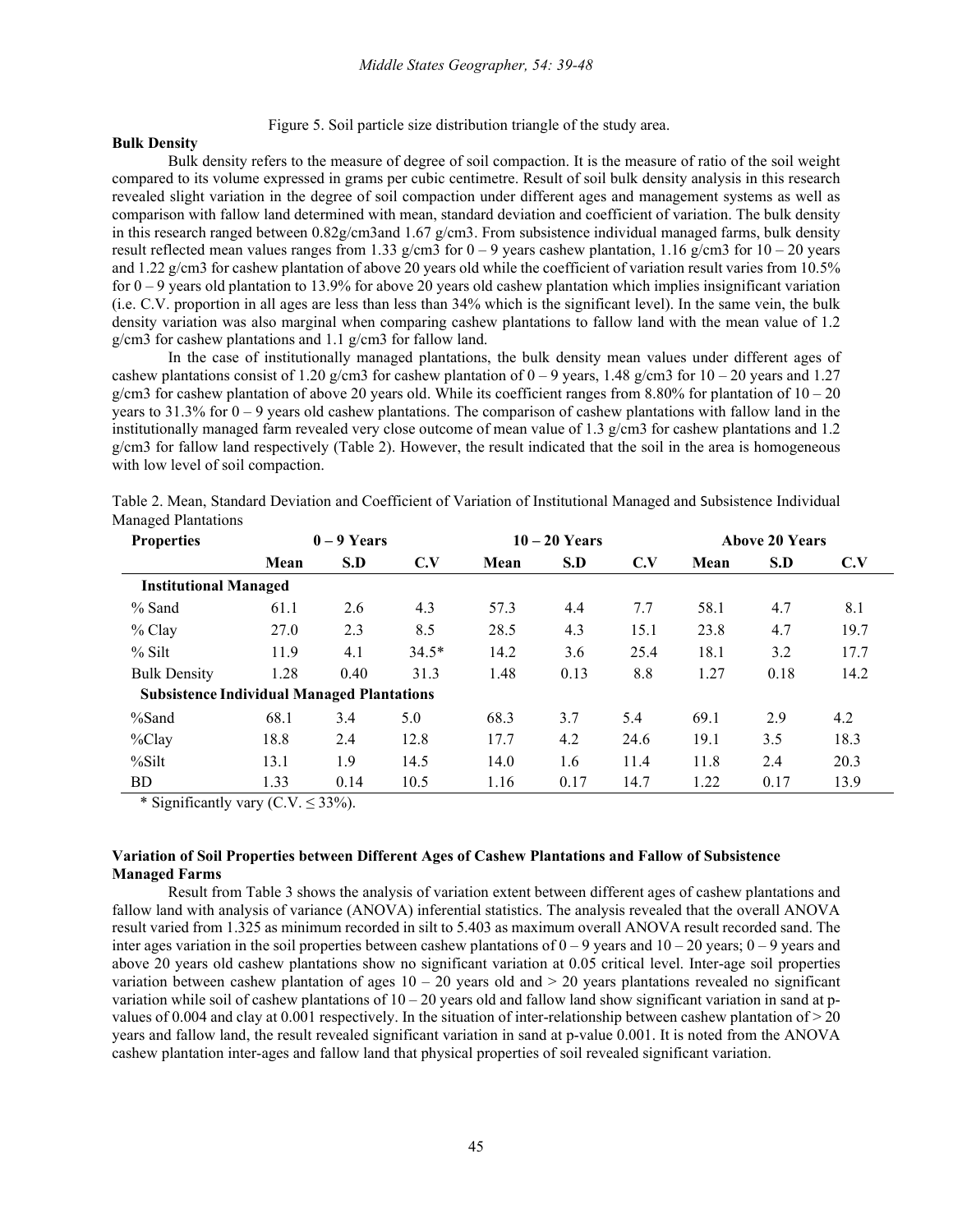| Overall                               |              | $0-9$ yrs |             | $10-20$ yrs |           | 20 <sub>yrs</sub> |               |  |
|---------------------------------------|--------------|-----------|-------------|-------------|-----------|-------------------|---------------|--|
| <b>Parameter</b>                      | <b>ANOVA</b> | F-prob    | $10-20$ yrs | $>20$ yrs   | $>20$ yrs | <b>Fallow</b>     | <b>Fallow</b> |  |
| <b>Subsistence Individual Managed</b> |              |           |             |             |           |                   |               |  |
| $%$ Sand                              | 5.403        | 0.004     | 0.913       | 0.544       | 0.618     | $0.004*$          | $0.001*$      |  |
| $%$ Clay                              | 4.054        | 0.007     | 0.489       | 0.810       | 0.353     | $0.001*$          | 0.013         |  |
| % Silt                                | 1.325        | 0.283     | 0.463       | 0.267       | 0.70      | 0.731             | 0.137         |  |
| <b>BD</b>                             | 3.115        | 0.040     | 0.029       | 0.165       | 0.390     | 0.568             | 0.157         |  |
| <b>Institution Managed</b>            |              |           |             |             |           |                   |               |  |
| $%$ Sand                              | 4.228        | 0.013     | 0.081       | 0.162       | 0.712     | $0.003*$          | $0.008*$      |  |
| $%$ Clay                              | 18.10        | 0.001     | 0.385       | 0.064       | $0.009*$  | $0.001*$          | $0.001*$      |  |
| $%$ Silt                              | 5.078        | 0.005     | 0.267       | $0.005*$    | 0.068     | 0.032             | 0.730         |  |
| <b>BD</b>                             | 4.528        | 0.009     | 0.017       | 0.878       | 0.011     | $0.002*$          | 0.437         |  |

Table 3: Analysis of Variance (ANOVA) for Assessing Variation between Different Ages of Cashew Plantations and Fallow Land in both Subsistence Individual and Institutionally Managed Cashew Plantations

Critical level of  $p < 0.05$  \*Significant variation

#### **Variation of Soil Properties between Different Ages of Cashew Plantations and Fallow of Institutional Managed Farms**

Analysis for inter ages variation in the soil physical properties under cultivated cashew plantation and fallow land in the LAUTECH farm using ANOVA revealed overall result ranged from 4.228 – 18.100. The inter age variation between cashew plantation of ages  $0 - 9$  years and  $10 - 20$  years show no significant variation while cashew plantation of  $0 - 9$  years and  $> 20$  years old cashew plantation revealed significant variation at 0.005 p-value in silt. Soil under  $10 - 20$  years old cashew plantation and  $>20$  years old depicts significant variation clay soil physical parameter at 0.009 and differently varied at 0.003 and 0.001 p-values in sand and clay respectively while comparing relationship with uncultivated fallow land. The relationship between soil under cashew plantation of  $>$ 20 years old and uncultivated fallow land of institutional managed plantation revealed significant variation in sand and clay at 0.008 and 0.001 pvalues respectively (Table 3). It is however obvious that cultivation of mature and old cashew plantation along with other soil formation factors significantly affects the texture of the soil being the cover crops that prevent direct penetration of climatic elements such as rainfall and solar radiation.

#### **CONCLUSIONS**

The study analyzed the variation in the soil physical properties under different ages of cashew plantation in the Guinea savanna region of Southwestern Nigeria. The study area was selected as the largest cashew dominant area in the Guinea savanna region of southwestern Nigeria. Multistage sampling technique was adopted to select the cashew plantation study sites and collection of soil data in diagonal format at 3x3x30cm in privately and institutional managed farms. The selected cashew plantations were classified into three age groups of  $0 - 9$  years old,  $10 - 20$  years old, and above 20 years while two fallow lands at 10m distance to the cashew plantations were selected as control plots. The study concludes that the particle size distribution of the study area is dominated by sandy loam soil and that there is significant variation in the soil texture between young and mature/old cashew plantations. The finding shows the impact of cover crops like cashew plantation in protecting soil from adverse climatic and environmental effects.

The main goal of this study is to determine the extent of variation in the soil physical properties or parameters as a result of cashew cultivation. The findings revealed homogeneity in the soil texture under cultivated cashew plantation and the fallow plot except at sandy loam soil which showed significant variation. This could be as a result of lack of direct access of the climatic elements to the soil under cashew plantation being a covered tree crop. The study is important because it considered the direct implication of cashew cultivation on soil physical properties with the aim of providing useful information to the agricultural policy maker about the need to increase investment in support of commercial cultivation of this plantation being the major tree crop in the region.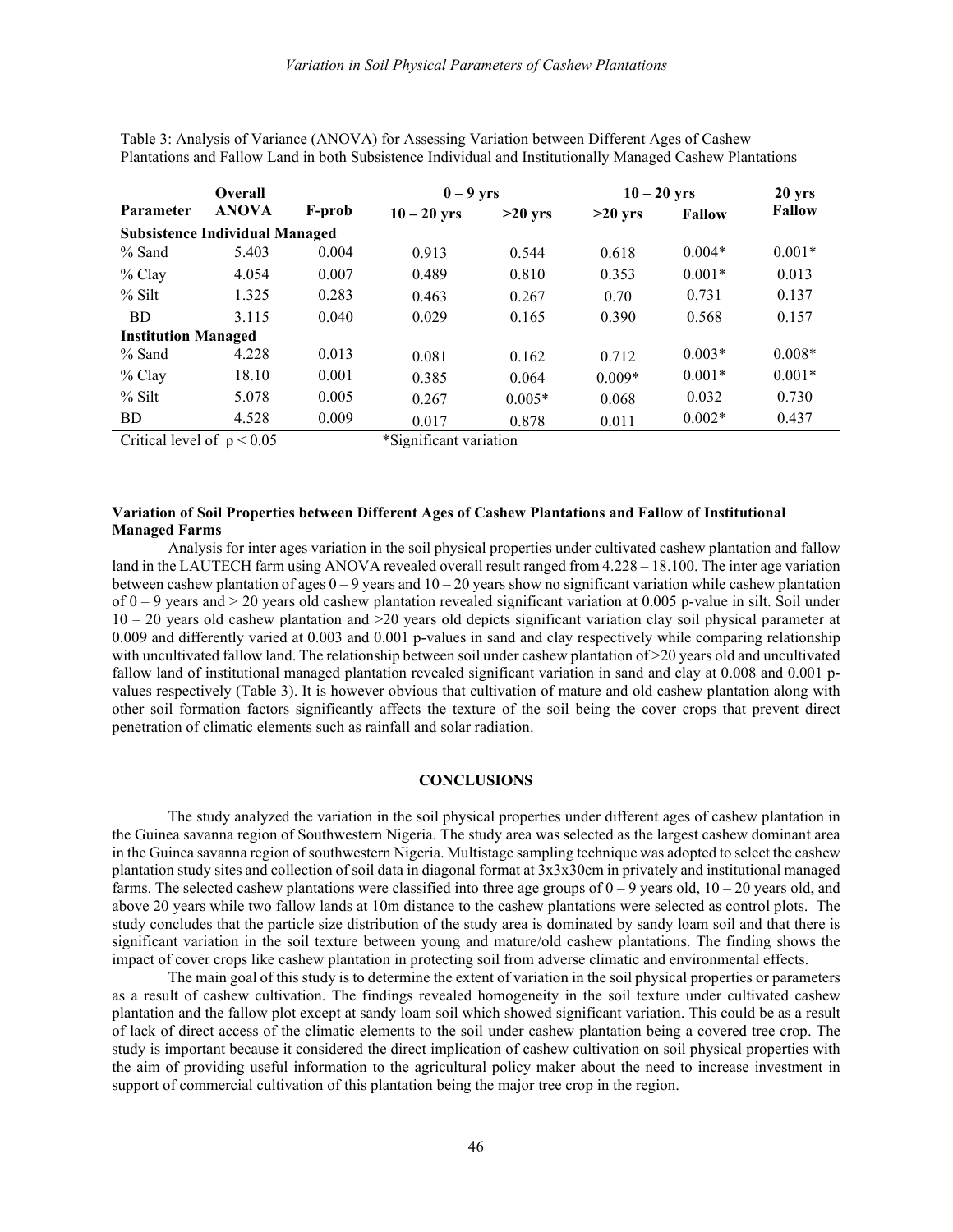# **REFERENCES**

Adeigbe, O.O., Olasupo, F.O., Adewale, B.D. and Muyiwa, A.A. 2015. A review on cashew research and production in Nigeria in last four decades. *Sci. Res. Essays*, vol. 10(5):196 – 209.

Agnolini, M. and GiulianiI, F. 1977. *Cashew cultivation*, Ministry of Foreign Affairs, Institute Agronomic per Loltremare, Florence, 1-168.

Aikpokpodion, P.E., Uloko, B. and Edibo, G. 2009. Nutrient dynamics in soil and cashew (*Anacardium occidentale*  L) leaf and kernel in Kogi state, Nigeria. *Journal of applied biosciences*, 25:1573 – 1578.

Badrinath, M.S., Ramakrishna,V.R., Sudhir, K., Chidanappa, H.M. and Janardhanagowda, N.A. 1990. Percentage distribution of various particle size groups in Oxisol soil profiles of Coastal Karnataka. *The cashew*, 4(2):14-18.

Catarino, L., Menezes, Y. and Sardinha, R. 2015. Cashew culture in Guinea-Bissau—Risks and challenges of the success of a cash crop. *Scice and Agriculture*, 72: 459–467.

Catarino, L., Havik, P.J., Indjai, B. and Romeiras, M.M. 2016. Ecological data in support of an analysis of Guinea-Bissau's medicinal flora. *Data Brief*, 7: 1078–1097.

Chadha, K.L. and Nair, M.K. 1998. Managing red and lateritic soils for sustainable agriculture, *Red and lateritic soils*, 1:179-189.

Davidson, E.A., Ackerman, I.L. 1993. Changes in soil carbon inventories following cultivation of previously untilled soils. *Biogeochemistry* 20: 161-193.

Dendena, B. and Corsi, S. 2014. Cashew, from seed to market: A review. *Agronomy for Sustainable Development*, 34: 753–772.

Don, A., Schumacher, J., Freibauer, A.. 2011. Impact of tropical land-use change on soil organic carbon stocks e a meta-analysis. *Global Change Biology,* 17: 1658-1670.

Filipa, M., Luís, C., Dora, B., Bucar, I., Maria, C. D. and Maria, M. R. 2017. Cashew as a high agricultural commodity in West Africa: Insights towards sustainable production in Guinea-Bissau. *Sustainability,* 9, 1666.

FAO. Food and Agricultural Organization of the United Nations Statistics Division. 2006. Available online: http://faostat3.fao.org/download/Q/QC/E (accessed various dates).

Gaurav, M., Avishek, S., Krishna, G., Arun, J.N., Rattan, L. and Rossa, F. 2021. Changes in soil stocks under plantation systems and natural forests in Northeast India. *Ecological modeling*, doi.org/10.1016/j.ecolmodel.2021.109500.

Luiz, A.L., Aline de, H.D and Janderson, P.S. 2020. Hydrophilic polymer changes the water demand in the implementation of a dwarf cashew orchard. *Engineering Agriculture*, 40(3):344- 351.

Noiha, V.N., Zapfack, L.A., Witanou, V.D., Nyeck, B., Ngossomo, J.D., Hamadou, M.R., Chimi, C.D. and Tabue, R.B. 2017. Floristic structure and sequestration potential of cashew agroecosystems in Africa: A case study from Cameroon. *Journal of sustainable forestry*, DOI: 10.1080/10549811.2017.1296776.

Ohler, J.G. 1979. *Cashew*. Department of Agricultural Research, Royal TropicalInstitute, Amsterdam, 1-260.

Olatunji, O.O. and Ewetola, E.A. 2015. Spatial variability of soil morphological and physico- chemical properties in Ladoke Akintola University Technology cashew plantation, Ogbomoso. *International journal of applied agriculture and apicultural research*, 11(1&2):137 – 145.